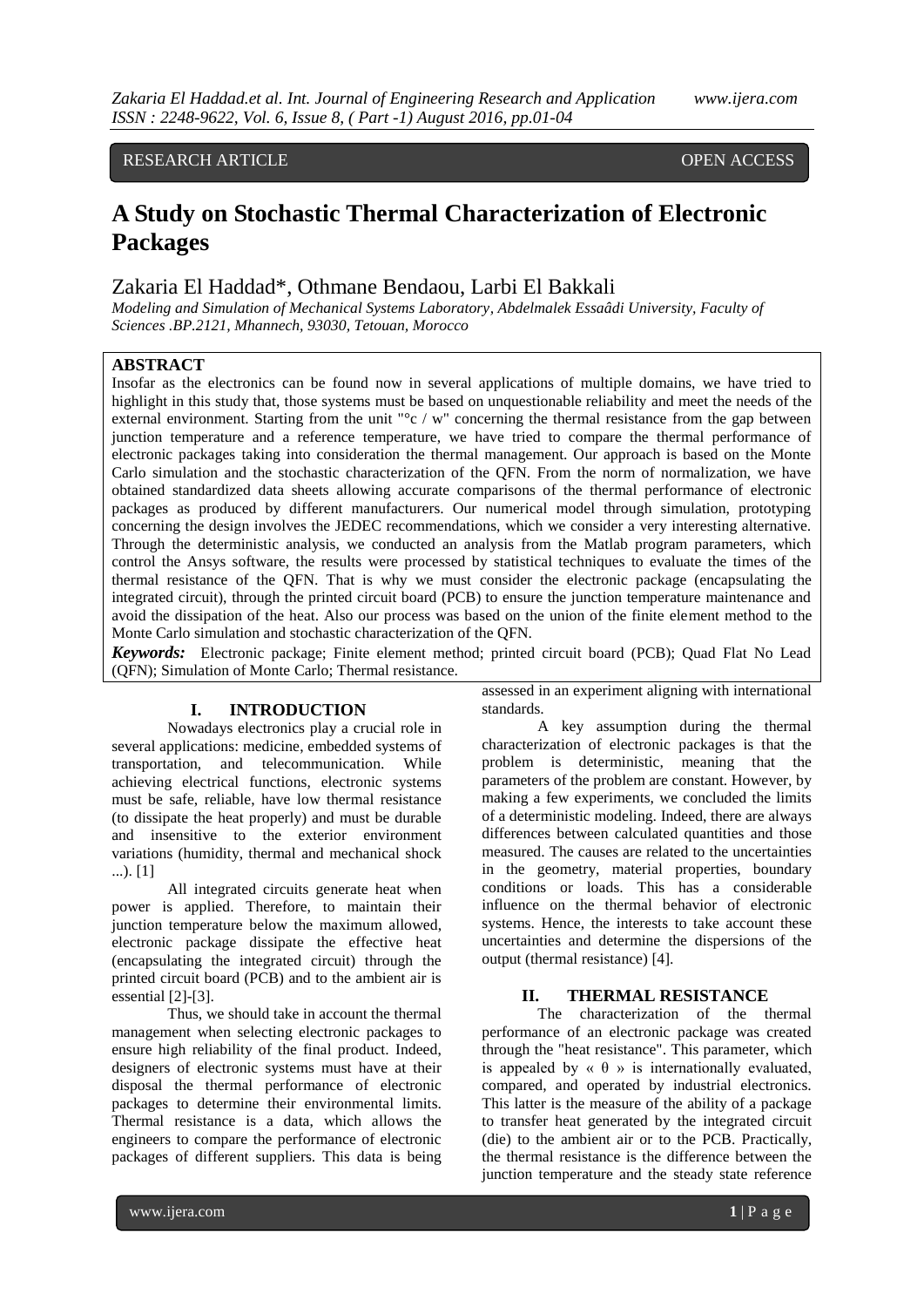temperature for each watt of heat flux generated by the upper surface of the die. Its unit is  $\ll c^{\circ}/w \gg$ .

The thermal resistance of the junction at room temperature «  $\theta_{JA}$  » is the commonly used to compare the thermal performance of the electronic package. It is evaluated via the equation (1) knowing that  $\langle TJ \rangle$  and  $\langle TA \rangle$  are respectively the junction temperature and the ambient temperature (Fig.1).

$$
\theta_{JA} = \frac{T - T}{Power \text{ of Die}} \left[ c^{\circ}.w^{-1} \right]
$$
 (1)





#### **III. NORMS**

The evaluation of the thermal resistance of an electronic package is as follows: the latter is welded onto a PCB. We fuels the die, once the steady state is established; the junction and ambient temperatures are reported via thermocouples, and finally, the resistance is calculated using the equation (1). The factors, which can influence the evaluation of  $\langle \theta_{JA} \rangle$  (except for the concerned package), are:

- Geometry (dimensions and thickness) and the PCB's materials.
- The countenance rates of the PCB in copper.
- The orientation of the PCB (horizontal or vertical).
- The volume of the air surrounding the PCB and flow velocity.

In order to eliminate the influence of these factors on the thermal performance they must report the industrial packaging on the data sheets of their products; standards were developed and adopted by "Electronics Industries Association (EIA)". These standards describe the procedures and settings with which we must align during thermal characterization of electronic packages. The purpose of this standard is to have standardized data sheets to enable an accurate and meaningful comparison of the thermal performance of electronic packages produced by different manufacturers.

## **3-1 Three standardized tests for basic PCB**

The JEDEC standards [3] focus mainly on the PCB used for measures seen the major influence of the latter. Thus, three standardized PCBs are used for the assessment of  $\alpha \theta_{JA} \gg$ :

- "Low Effective" Thermal Conductivity Board (1S0P: Top surface of Cu traces only);
- "High Effective" Thermal Conductivity Board (1S2P: Top surface of Cu traces buried planar  $Cu + 2$ ;
- "High Effective" Thermal Conductivity Board with Features Direct Attach (1S2P+ Vias: Top Surface traces Cu + Cu + 2 buried planar+ thermal Vias).

The PCB Standards are in FR4 and have geometrical characteristics (Tab.I):

| <b>Table 1:</b> Dimensions of PCB |  |
|-----------------------------------|--|
|-----------------------------------|--|

|                      | $14.3\times76.2\times1.6$ (mm <sup>3</sup> )  |
|----------------------|-----------------------------------------------|
| <b>Buried Planes</b> | $74.2\times74.2\times0.035$ (mm <sup>3)</sup> |

#### **3-2 Units Standardized environmental conditions: air at rest case**

According to the JEDEC standards [2], the PCB must be positioned horizontally (top package) in a closed chamber, which prevents the intrusion of air currents, allowing only the transfer of heat by natural convection with air at rest. The enclosure must have internal dimensions as nominal « 305 x  $305 \times 305$  (mm3) » and must be made of low thermal conductivity material (less than 0.5 W / m.K). The enclosure is placed on a support also low thermal conductivity material.

#### **IV. NUMERICAL MODEL**

During the phase of design and prototyping, the standardized thermal characterization of electronic packages may prove costly in terms of time and means. Developing a reliable numerical model that is realistic and which integrates the JEDEC recommendations is a very interesting alternative. Thus, the designing of experiments can be carried out without limitations via the simulation.

In our case, the most appropriate approach is the one based on the finite element method combined with the method of Monte Carlo.

The finite element method allows the resolution of the heat equation, something you cannot achieve analytically due to the complexity of the geometry (PCB Electronics Package +). In this case, the output of the model is the temperature field, while the entries of the model of the finite elements are:

- Geometry: electronic package welded to a standardized PCB;
- Material properties: thermal conductivities of the various layers of materials;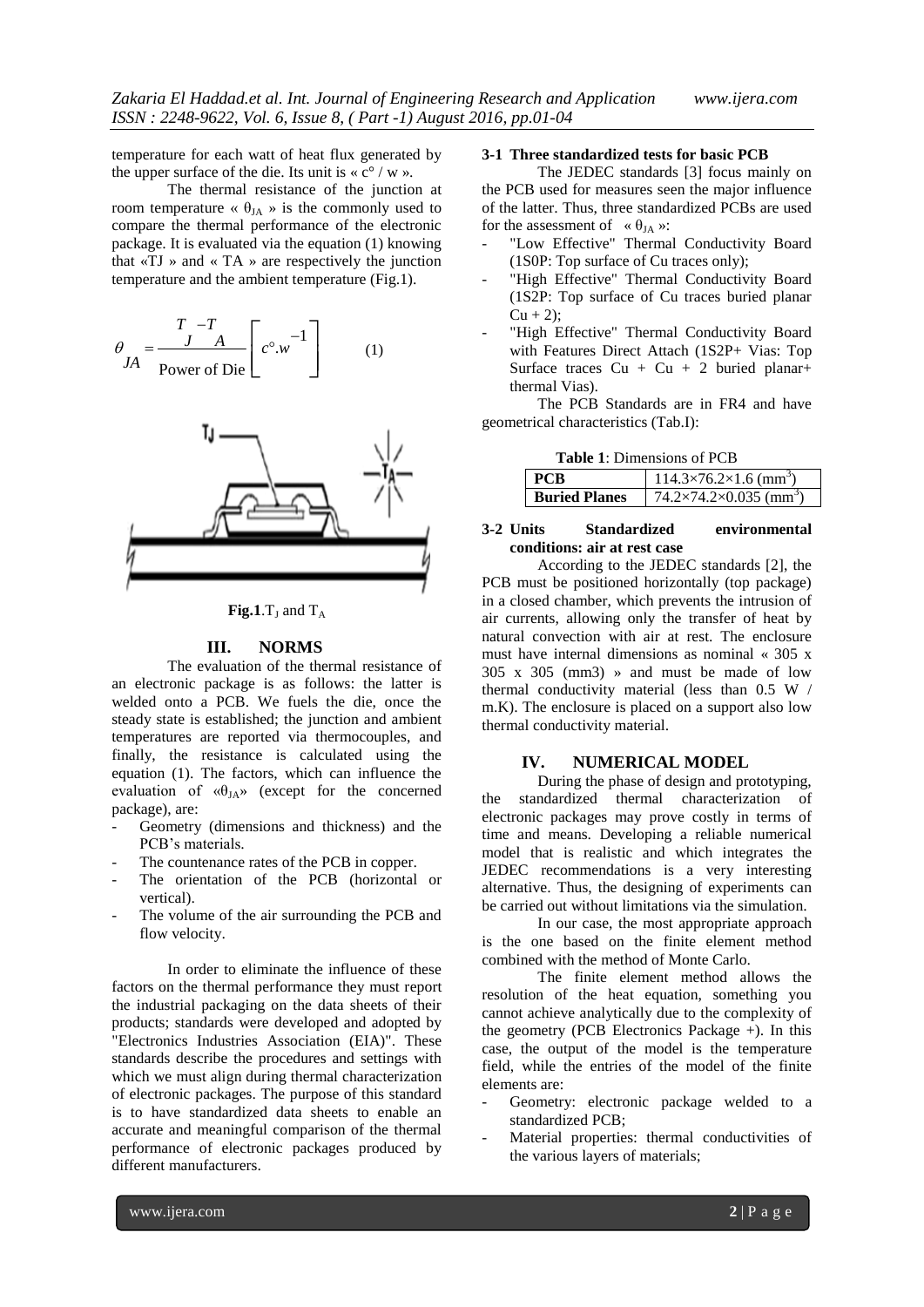- Load: the created power (By the Joule effect) on the upper side of the IC (die);
- Boundary conditions: natural convection with air at rest modeled via convection coefficients.

On the other hand, the estimation of the moments (average and variance) of the thermal resistance can be obtained by Monte Carlo simulation, [5] which we will combine with the finite element model. Despite its high cost in calculation time, this classic method is widely used and serves as a reference for approximate calculations. The thermal resistance « θJA » will be viewed as a random variable image of basic random variables. The simulations include the construction of a sample «  $(\theta_{JA})1, (\theta_{JA})2...$   $(\theta_{JA})n \gg$  of the random variable «  $\theta_{JA}$  » and to treat this sample by the usual statistical techniques. The "n" simulations are carried out in an independent manner under the law of distribution of basic random variables.

# **V. STOCHASTIC THERMAL CHARACTERIZATION OF A QFN**

In this work, we applied the proposed approach to characterize a type of electronic package "Quad Flat No Lead (QFN)" [6] (Fig.2) that is part of the family of packages with a scale similar to that of CI and which are welded directly on the PCB. The QFN has connections at its lower perimeter; they allow the electrical connection between the IC and the electrical PCB layout. It also has a thermal pad to increase the heat transfer.



**Fig.2**.Quad Flat No leads (QFN)

The proposed package to be characterized is a « QFN -28 IO - 7.2 x 7.2 x 1.4 mm3 » and the dimensions and the material properties are shown in the figures below (Fig.3) and (Tab.II). The temperature of the ambient air is assumed «20°c ». While, the power generated by the IC is assumed to be «1 Watt».



**Table 2**: Conductivities of the materials of QFN.

| Component  | material | $\mathbf{K} \lceil \mathbf{w}/\mathbf{m} \cdot \mathbf{c}^{\circ} \rceil$ |
|------------|----------|---------------------------------------------------------------------------|
| Die        | Si       | 148                                                                       |
| Die Attach | Epoxy    | 60                                                                        |
| Overmold   | Epoxy    | 1.04                                                                      |
| Cu         | Cu       | 385                                                                       |
| <b>PCB</b> | FR4      | 0.4                                                                       |
| Solder     | SnAg     | 55                                                                        |

Finite element analysis was performed using the commercial code "Ansys". We opted for a regular mesh (made possible by a programming script) whose elements are rectangular parallelepipeds at 8 knots (Fig.4). This allows for the control of the number of mesh layers and an increase in accuracy.



**Fig.4.** Mesh geometry of QFN welded on a PCB

#### **5-1 Deterministic Analysis**

At first, the thermal characterizations of the QFN were performed assuming that all the parameters of the problem are deterministic. The junction temperature output of the FE model is «  $67^{\circ}$ c » (Fig.5). Therefore, the thermal resistance of QFN is  $\lt \lt 47$  c<sup>o</sup>/w ». This result correlates with the thermal performance provided by electronic packages for QFN producers whose dimensions are close to those of QFN characterized in this work.